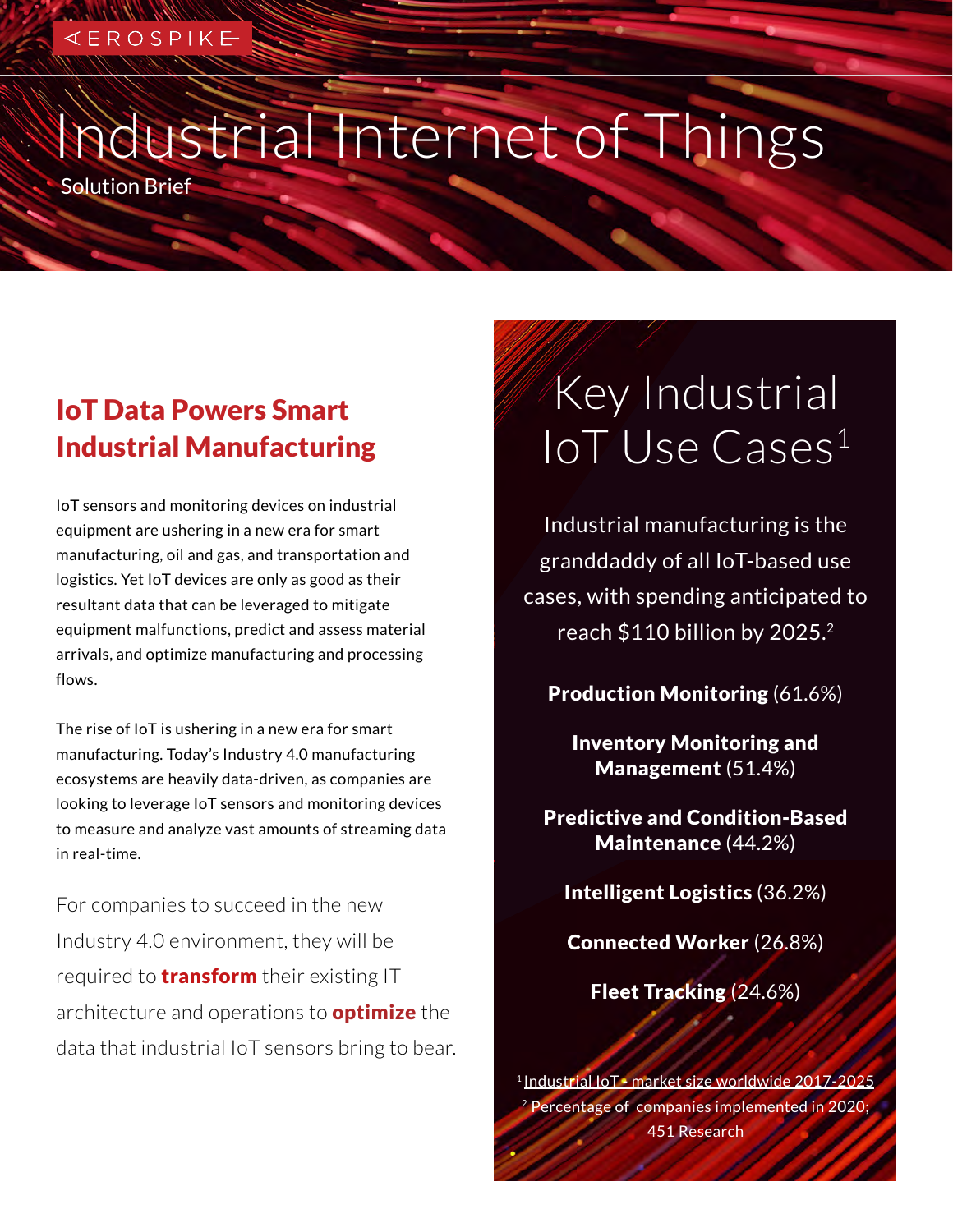### Aerospike – the Core of IIoT Infrastructure

The data platform sits at the heart of industrial IoT infrastructure. Aerospike's flexible architecture can be adapted to any edge network, helping drive large scale IoT adoption, shorten the learning curve for manufacturing and logistics teams, and derive business benefits more quickly. The platform scales without losing performance, so you can easily add new devices from the factory floor to warehouses and distribution points, and change requirements at will.

The success of intelligent manufacturing hinges on the effective deployment of a wide range of technologies, including IoT sensors, real-time edge data processing, rapid 5G connectivity, core and cloud data architectures, AI and machine learning engines, and intelligent analytical tools such as digital twins to optimize equipment and workflows.

### Aerospike powers the entire industrial IoT lifecycle:

Factory Automation & Production

Digital Twins

Predictive Maintenance

Asset Tracking, Inventory and Warehousing

Transportation and Logistics

Implementation in Key Industries Such as Oil and Gas

#### Key Technical Specifications & Benefits

### Low Latency

Sub-millisecond responsiveness at 95th percentile

### Performance at Any Scale

Reliably handles millions of transactions per second while efficiently scaling to meet petabyte-range data volume needs

### High Availability

Demonstrated uptime of five 9s, enabled by dynamic cluster management, Smart Client, and local and remote replication

### Data Consistency

Multi-site clustering supports strong immediate data consistency, multiple locations and automated failovers without loss of data

### Global Data Hub

Route data captured at the edge to where it is needed to meet compliance requirements

### Low TCO

Patented flash-optimized storage architecture with dynamic cluster management fuel a 40-60% lower TCO over in-memory NoSQL databases.

### Integrations & Connectivity

Apache Spark™, Kafka, Pulsar, Presto and JMS™ to deploy modern data architectures for real-time, mission-critical apps

### 5G Architecture

Onboard database with SSD storage, sync edge datacenters via XDR, with models and decisioning onboard or at the edge

### Enterprise Security

Data Encryption (in-motion, at rest), authentication, authorization, auditing, access control, whitelisting, Hashicorp integration.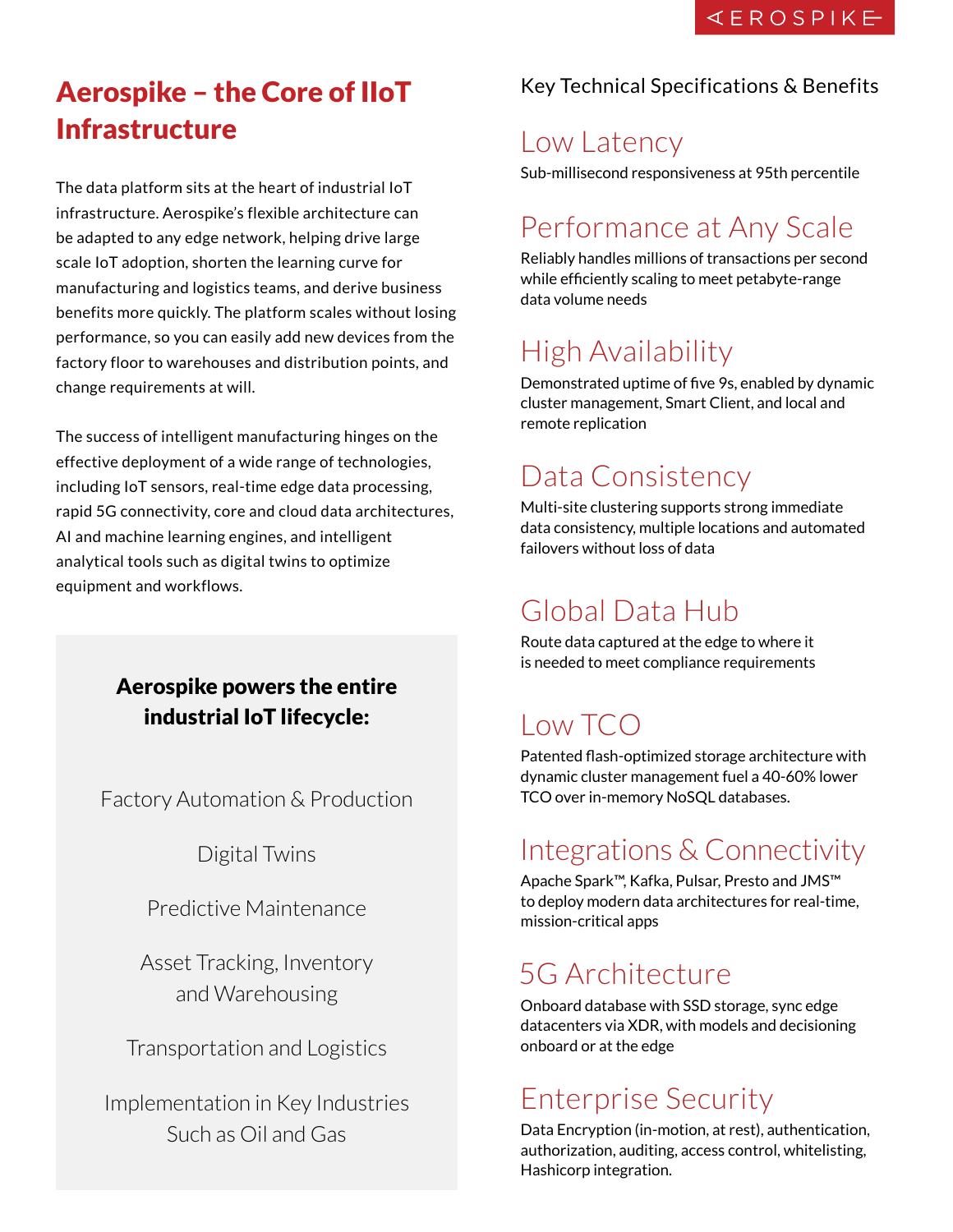#### Smart Factory Automation & Production

Today's smart factories are increasingly dependent on IoT devices and edge processing to optimize production and reduce waste. IoT makes it possible to connect machines' equipment to each other, to plant managers and to operations engineers – as well as connecting locations and factories to each other. Aerospike's AI and machine learning frameworks help simplify the routing, processing and analysis of key production data, enabling automatic delivery of insights from large volumes of rapidly changing data points and empowering more intelligent automation. The powerful architecture gives you greater visibility into operational performance, usage patterns, downtime, expenditures, and frequently used or unused equipment features.



### Key Capabilities and Benefits

- Monitor industrial equipment, synchronize operations seamlessly within production lines and give a unified view of equipment and operations across multiple factories.
- Quickly analyze video-camera coverage to spot production problems and bottlenecks, identify defective equipment and improve worker safety conditions.
- Leverage AI and machine learning to build factories that are able to learn from vast amounts of analytical data and self-correct on-the-fly.
- Optimize production capacity and planning by getting the fastest and most accurate look at real-time warehouse and factory inventory levels.

### Digital Twins & IoT

Digital twins are virtual facsimiles of physical machinery and equipment that product designers use to monitor real-world production scenarios and make product improvements as new products are created. Industrial IoT sensors provide the real-world feedback that can be shared with the digital twin to uncover usage,

reliability and performance metrics that enhance future iterations of the industrial design. Once IoT sensor data is aggregated at the edge, it can be fed into Aerospike's AI and machine learning engines to optimize insights for the digital twin and enable predictive planning, design, production and maintenance.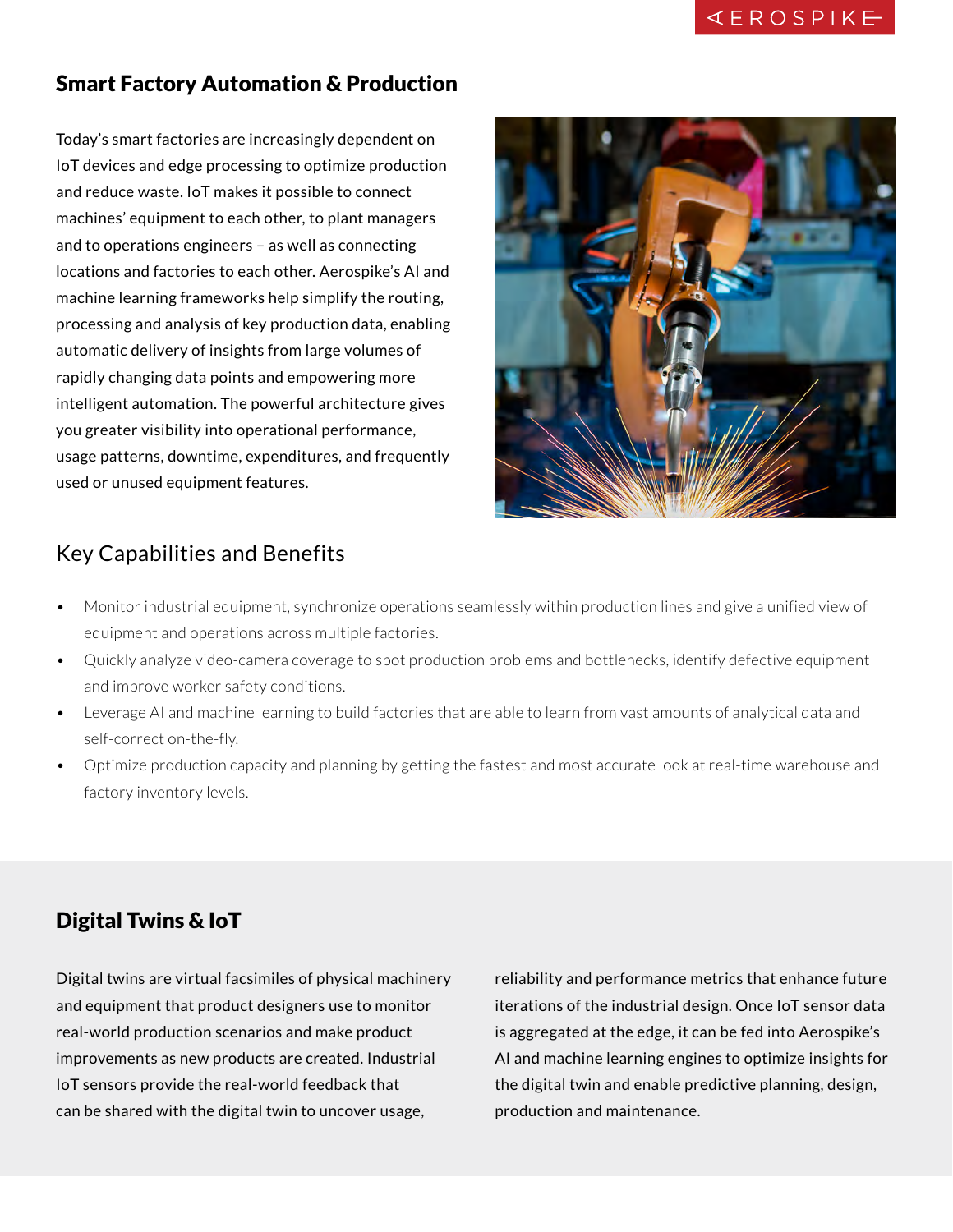### Use Cases and Benefits

- Simplify and streamline prototype and Proof of Concept (POC) lifecycles so that product enhancements (based on physical-world IoT data) can be implemented early.
- Analyze data from individual machines to fleets of products to evaluate their aggregate impact on shop floors and entire factories.
- Deliver event-driven analysis of equipment performance to predict and mitigate component failures.
- Create products that reduce the need for maintenance and reduce shop floor equipment downtime.
- Improve product lifecycle visibility, change management processes and time to market.



#### Predictive Maintenance

Even the best manufacturing equipment can break down, but IoT sensor data analyzed in real-time can proactively identify maintenance issues, diagnose failures and enable production teams to deploy fast solutions and remedies. Aerospike empowers rapid IoT-driven predictive maintenance capabilities that can help reduce equipment downtime and extend asset life. Predictive maintenance can help companies achieve an increase of 20-40 percent in equipment life and 20-25 percent increase in overall equipment effectiveness.



#### Use Cases and Benefits

- Monitor and ensure the physical integrity, operational efficiency and real-time asset health of industrial machines & equipment.
- Quickly identify anomalous mechanical readings such as temperature, gear speed or vibrations that exceed specific thresholds.
- Ensure industrial machine and equipment efficiency and proactively identify problems and maintenance needs.
- Reduce the need for excessive equipment upkeep, optimize maintenance schedules and improve asset utilization.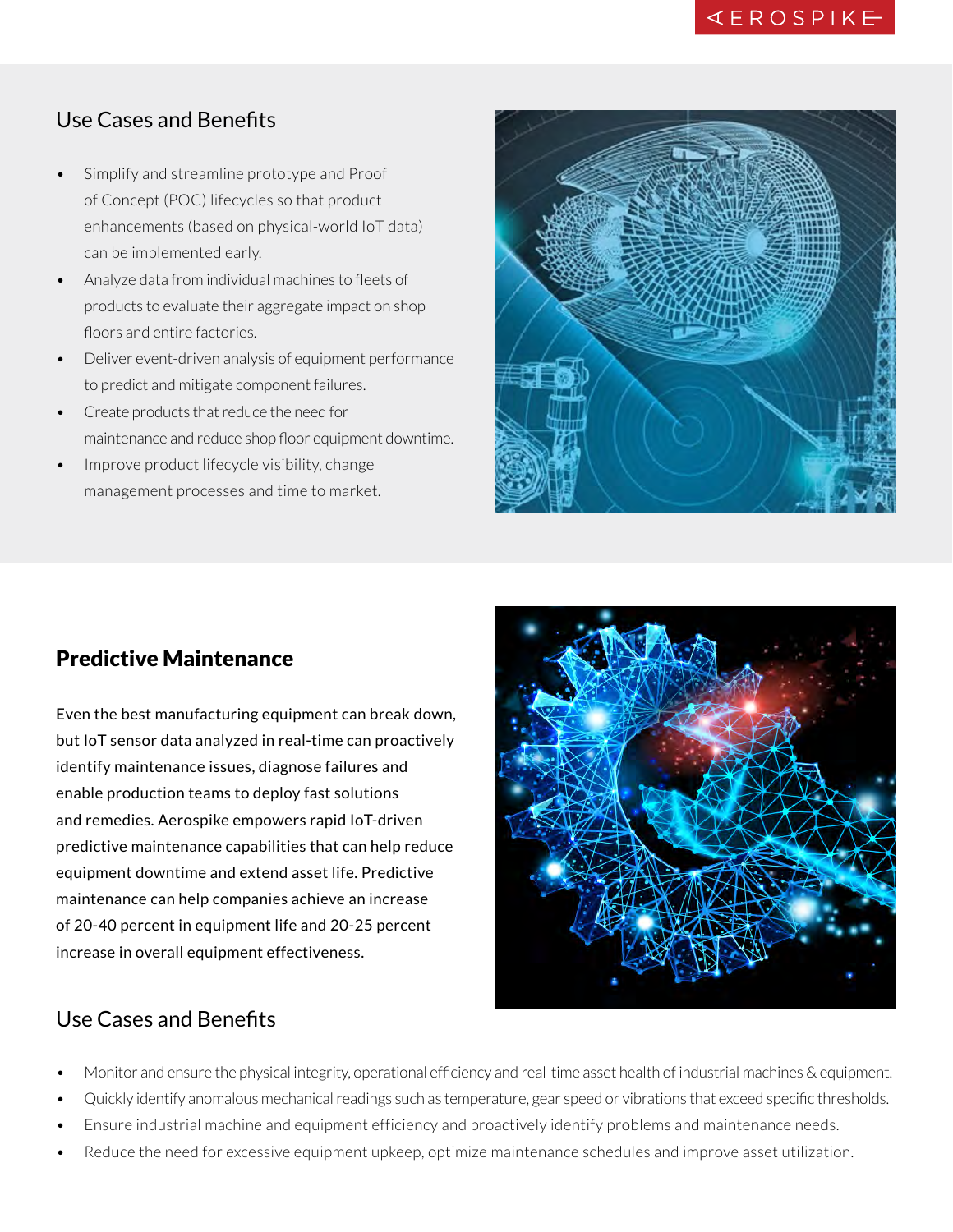#### Asset Tracking, Inventory & Warehousing

IoT plays a critical role in today's modern warehousing and inventory activities, helping companies track vital assets such as parts and supplies with better accuracy and act on replenishment needs much faster. Smart warehouses provide superior visibility and predictability to supply chain planning as they connect product lines, component inventory levels, storage capacity, expected deliveries and material distribution. Inventory workers also get a big boost in productivity and safety as they utilize advanced IoT technologies on the job.



#### Use Cases and Benefits

- Optimize production capacity, planning and working capital by getting the fastest and most accurate look at real-time warehouse and factory inventory levels.
- Speed warehouse order picking and ensure item accuracy via mobile devices, VR headsets and other IoT devices.
- Improve manufacturing safety with wearables and environmental sensors to identify potentially dangerous situations.
- Enhance warehouse staffing and retention by making inventory management a more automated, technology-driven activity.

#### Transportation and Logistics

The faster you can process the status of every aspect of your transport and shipping assets, the faster you can identify and fix problems and keep your fleets delivering goods optimally. Aerospike delivers more accurate IoT data to help reduce the cost of shipping operations, optimize transportation routes and schedules, provide better visibility of goods in transit, and mitigate risk for employees and cargo. Shipping IoT can reduce damaged goods by up to 50%, increase container utilization by up to 25%, and lower ship navigation time by up to 13%.